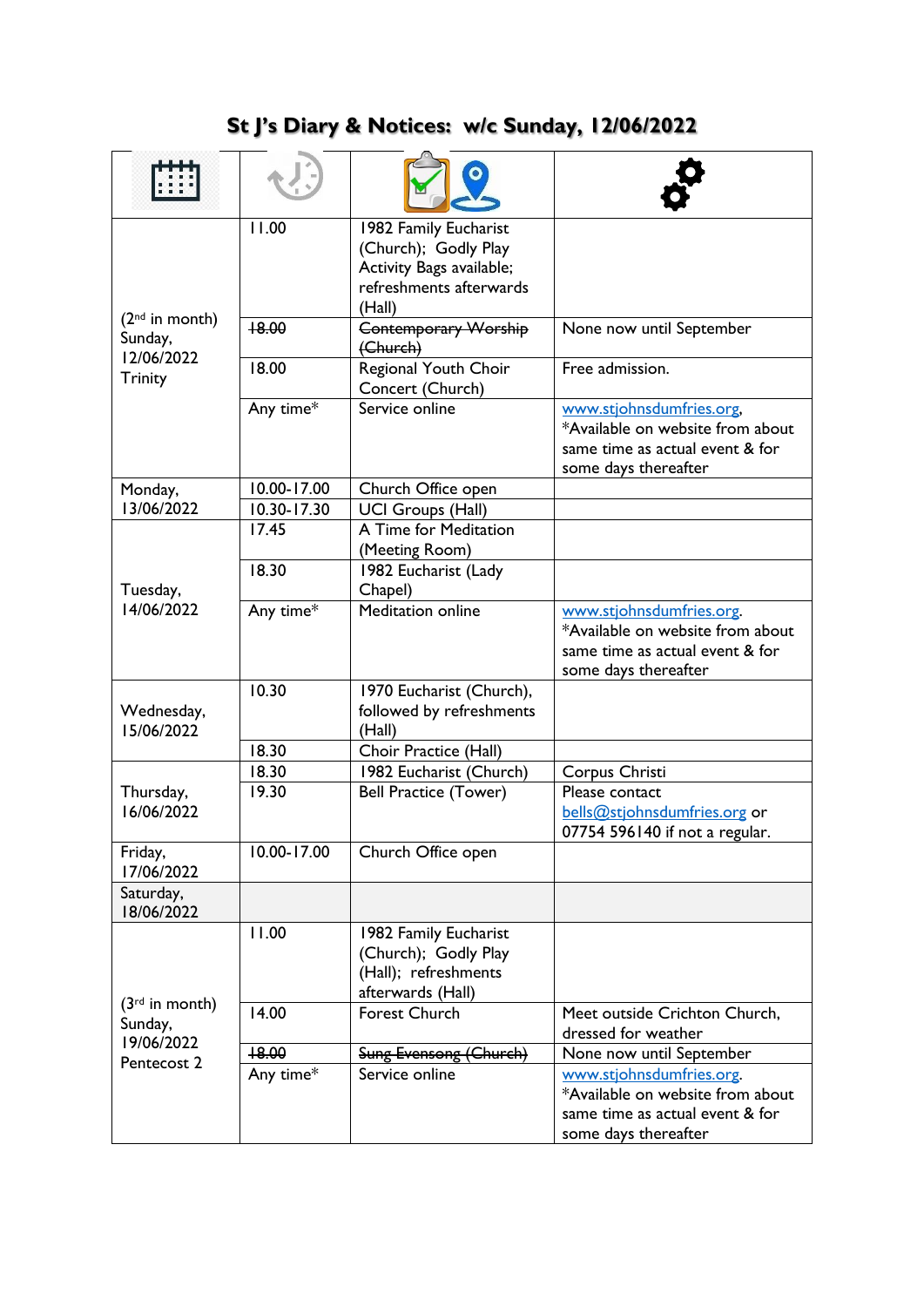And, as always, if you need us, you can contact

- The Rector on 01387 254126 / 07487 653069
- / [rector@stjohnsdumfries.org](mailto:rector@stjohnsdumfries.org)

The Church Office on 07754 596140 / [pastadmin@stjohnsdumfries.org](mailto:pastadmin@stjohnsdumfries.org)

**Godly Play** made and decorated **cakes** and sold them in the Hall last week. Proceeds went to Christian Aid. Linda and Aanunthee would like to thank everyone for their purchases and donations. £80 was raised!

The **Regional Youth Choir** concert in St John's is **tonight, Sunday 12th June at 6pm**, (this replaces the evening worship that usually takes place on the 2nd Sunday of the month and, as mentioned above, there will be no more Evensong until September).

**St John's MU** will be celebrating its **Centenary** in November this year. A number of events will take place to mark this - most importantly, a **service of Thanksgiving at 11 am on Saturday 19th November**, at which Bishop Kevin will preside, followed by a lunch.

**Mothers' Union UK states** – "We are grateful for the support and encouragement of Her Majesty the Queen, our dedicated Patron for the last 70 years. Her dedication and resilience through the decades has cemented her image as a strong and inspiring female role model. In honour of this, we are focusing our **Jubilee Summer of Hope** on supporting the next generation of female leaders from the grassroots up: supporting women with skills, knowledge and confidence to shape the future and transform communities and families for the better." It is hoped St John's MU will be able to donate £100 from the proceeds of the Strawberry Teas (and raffles) to the Jubilee Summer of Hope, as part of our Centenary celebrations. **Twenty tickets are available for each event (14 July & 21 July) costing the grand sum of £2 each. Once they're gone, they're gone!** Please support us if you can. Tickets available from Carolynne and Jenny.

**Bear Fest 7-9 July**: we still need **stewards** in both the church and the hall to welcome people coming to the Bear Fest. If you can **help** with this, please will you sign up on the sheet at the back, near the door to the Hall.

**Minutes from the SGM** about the use of Nave and High Altars are available at the back of the Church. *Margaret Morton*